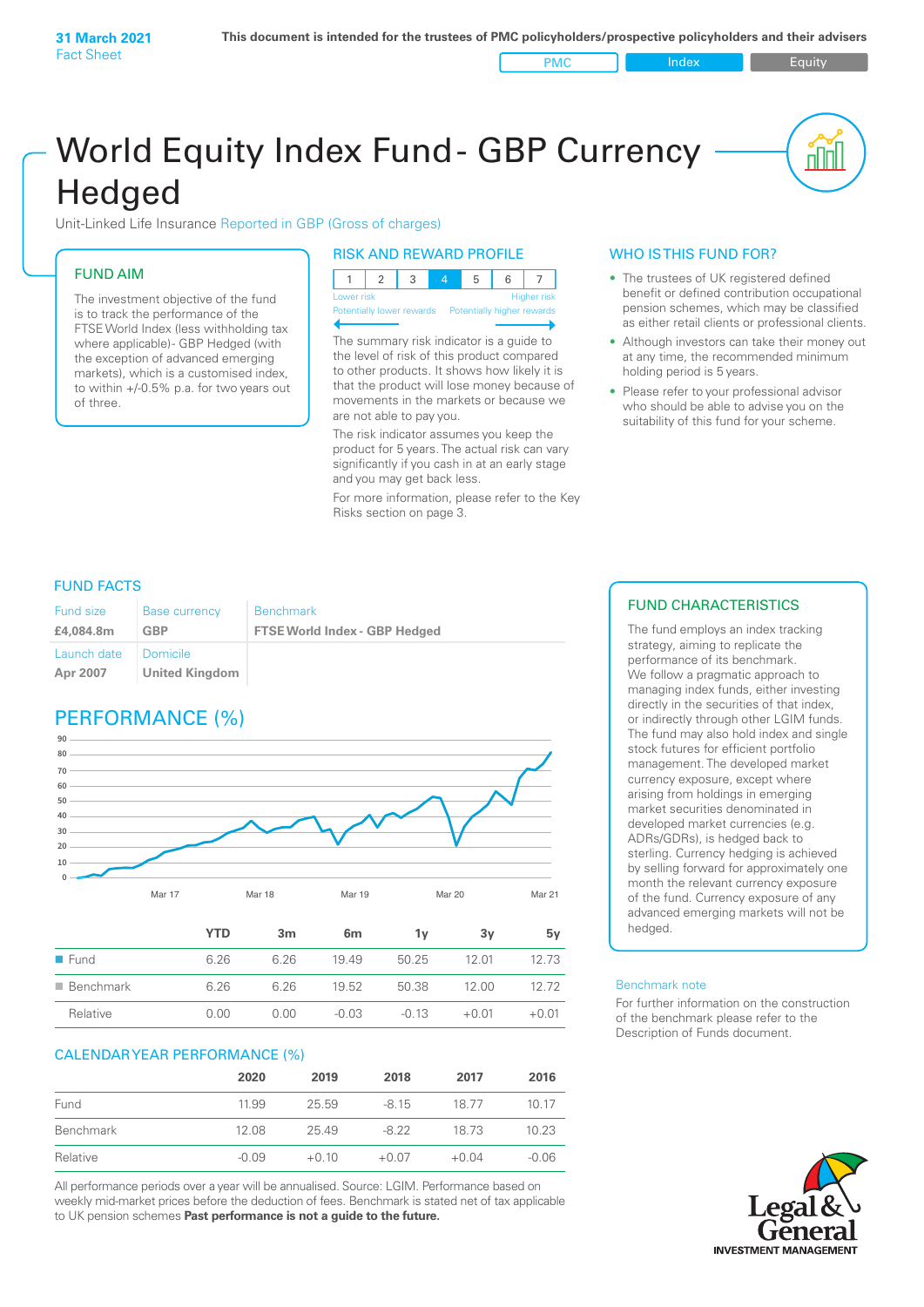## World Equity Index Fund - GBP Currency Hedged

Unit-Linked Life Insurance Reported in GBP (Gross of charges)

## PORTFOLIO BREAKDOWN

All data source LGIM unless otherwise stated. Totals may not sum due to rounding. In order to minimise transaction costs, the Fund will not always own all the assets that constitute the index and on occasion it will own assets that are not in the index. The number of fund holdings can differ from the index due to corporate events and proxy holdings.



## SECTOR (%)

| ■ Technology               | 22.2 |
|----------------------------|------|
| Consumer Discretionary     | 15.3 |
| $\blacksquare$ Industrials | 14.3 |
| $\blacksquare$ Financials  | 13.8 |
| $\blacksquare$ Health Care | 11.5 |
| ■ Consumer Staples         | 6.3  |
| ■ Basic Materials          | 40   |
| ■ Telecommunications       | 3.6  |
| ■ Energy                   | 3.3  |
| $\Box$ Other               | 5.7  |
|                            |      |

| <b>MARKET CAPITALISATION (%)</b> |  |
|----------------------------------|--|

| ■ Large            | 80.6 |
|--------------------|------|
| $\blacksquare$ Mid | 19.4 |

■ Top 10 holdings 15.3% ■ Rest of portfolio 84.7% No. of holdings in fund 2,664 No. of holdings in index 2,618

## TOP 10 HOLDINGS (%)

| Apple Inc                          | 34             |
|------------------------------------|----------------|
| Microsoft Corp                     | 31             |
| Amazon Com Inc.                    | 23             |
| Facebook                           | 12             |
| Alphabet CI A                      | 11             |
| Alphabet CI C                      | 1 <sub>0</sub> |
| Tesla Inc                          | O 9            |
| Taiwan Semiconductor Manufacturing | 0.9            |
| JPMorgan Chase & Co                | 0 S            |
| Johnson & Johnson                  | 0 S            |
|                                    |                |

### COUNTRY (%)

|   | <b>United States</b> | 61.3 |  |
|---|----------------------|------|--|
|   | Japan                | 7.8  |  |
| 4 | United Kingdom       | 4.4  |  |
|   | France               | 3.0  |  |
|   | Germany              | 2.7  |  |
|   | Canada               | 2.7  |  |
| U | Switzerland          | 2.6  |  |
|   | Australia            | 2.2  |  |
|   | Taiwan               | 2.0  |  |
|   | Other                | 11.3 |  |
|   |                      |      |  |



comprises 25 fund managers, supported by two analysts. Management oversight is provided by the Global Head of Index Funds. The team has average industry experience of 15 years, of which seven years has been at LGIM, and is focused on achieving the equally important objectives of close tracking and maximising returns.